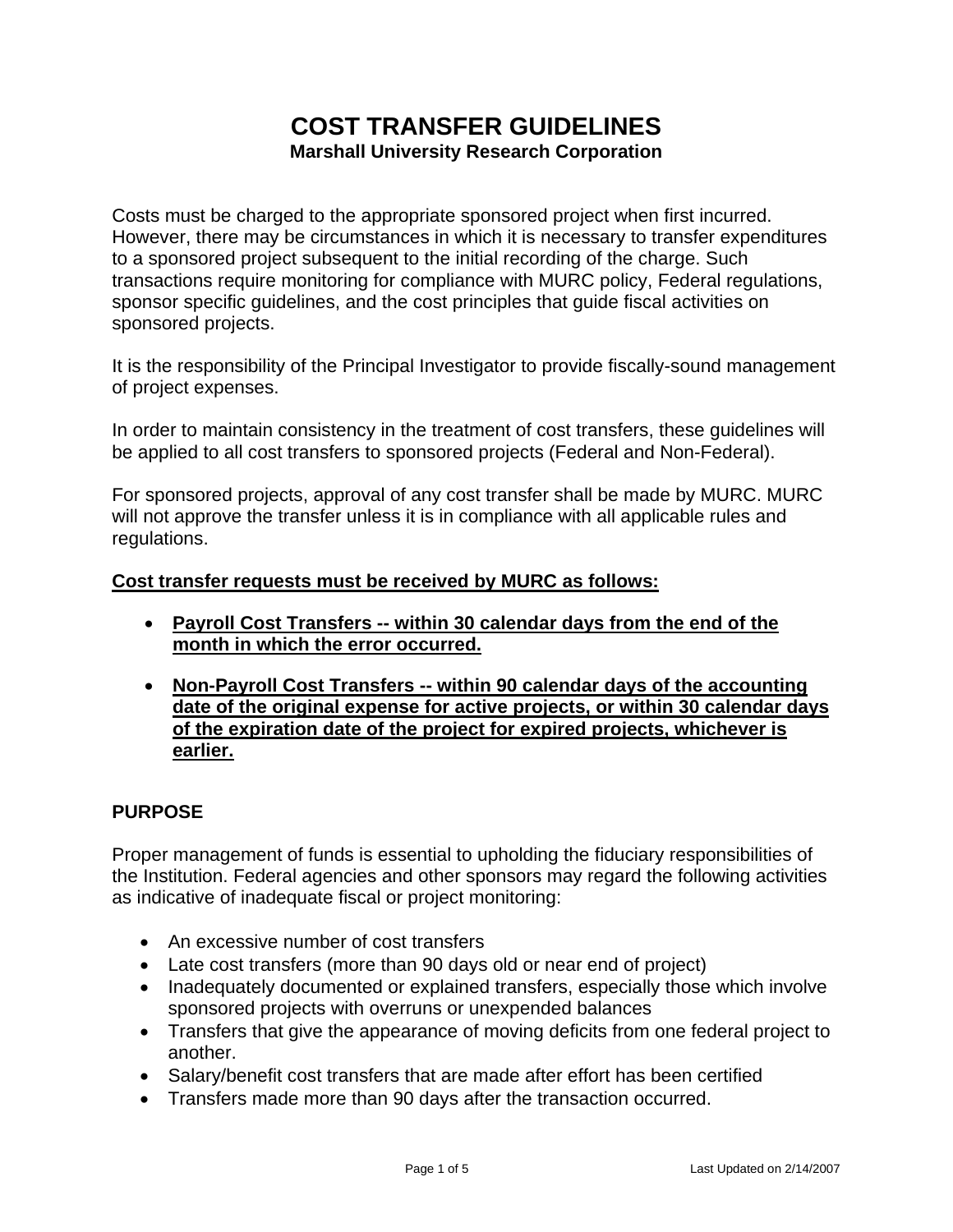## *Auditors are most greatly concerned about those transfers that result in additional charges to federal programs.*

Inappropriate transfers may result in expenditures being disallowed and/or subsequent reduction in funding by the sponsoring agency. Also, abuse of cost transfers may result in more severe sanctions, fines, penalties and audit criticisms applied against the University.

# **GENERAL**

The provisions of OMB Circular A-21 specifically permit some cost transfers while other cost transfers are improper and unallowable. Both proper and improper cost transfers are discussed in greater detail below.

#### **Improper Cost Transfers**

OMB Circular A-21 (Cost Principles for Educational Institutions), Section C.4.b states: "Any costs allocable to a particular sponsored agreement under the standards provided in this Circular may not be shifted to other sponsored agreements in order to meet deficiencies caused by overruns or other fund considerations, to avoid restrictions imposed by law or by terms of the sponsored agreement, or for other reasons of convenience."

This regulation (A-21) specifically describes transactions that would be improper cost transfers between sponsored agreements. While it is not appropriate to transfer improper costs as specifically described in the regulation between sponsored projects, it may be possible to request a cost transfer from a sponsored project to another budget entity (i.e., departmental cost recovery fund).

The following examples illustrate improper and unallowable cost transfers between or to sponsored projects:

- When the transfer is for the purpose of utilizing unexpended funds.
- When the transfer is for the purpose of avoiding or alleviating over-expenditure.
- When the transfer is for the purpose of moving a cost that is unallowable on one project to another.
- When the transfer is for the purpose of circumventing award restrictions.
- When the transfer is for the purpose of reimbursing a temporary "loan" of funds from another sponsored project.

The above list is not all inclusive, and transfers which appear to be improper or otherwise unallowable will not be approved by MURC.

#### **Proper Cost Transfers**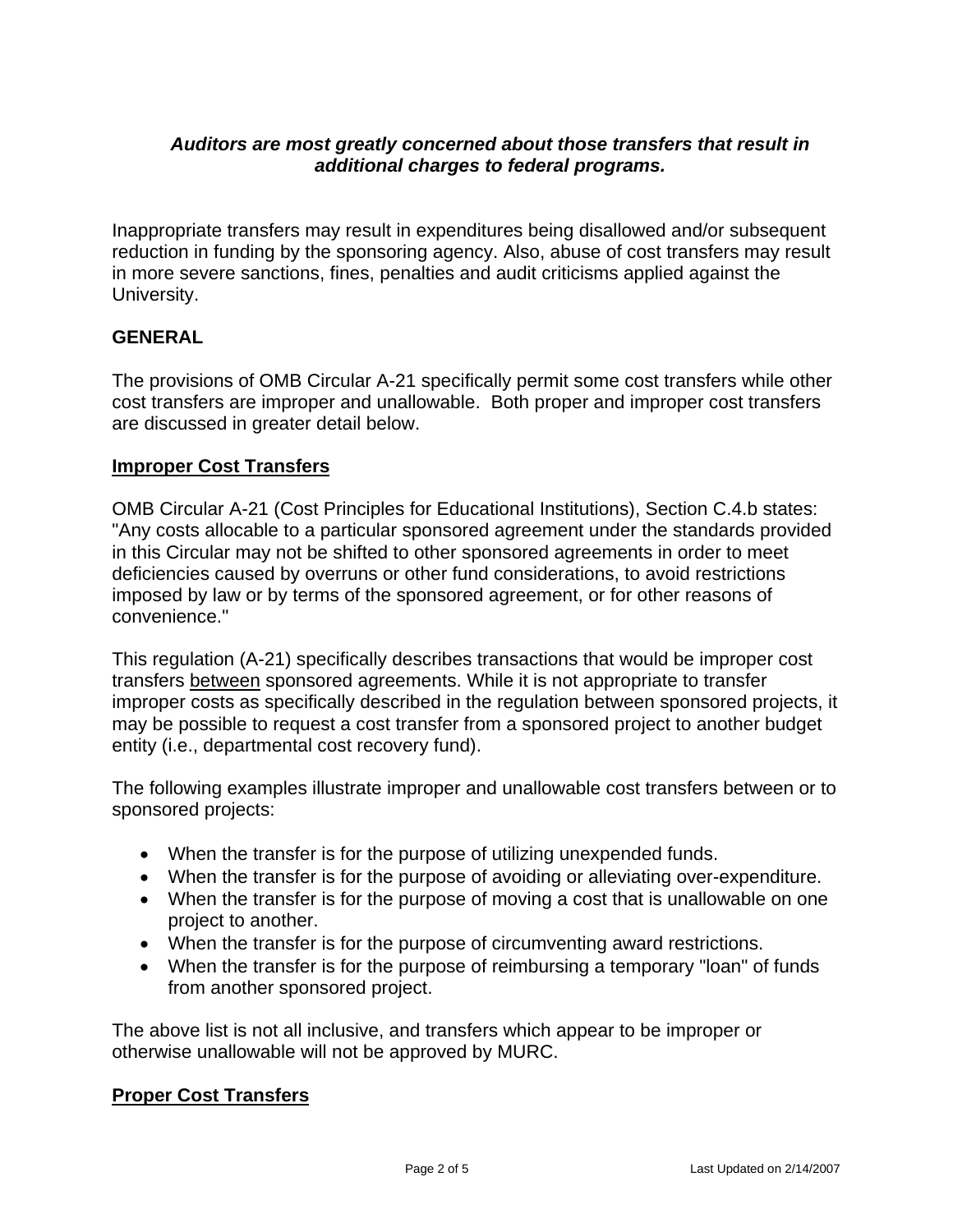Generally, A-21 recognizes the need to make a cost transfer involving a sponsored project in either of the following instances:

- When the transfer represents an adjustment for an erroneous charge.
- When the transfer is for the purpose of assigning a portion of the cost to a sponsored project (split purchase).

These allowable cost transfers will be discussed in greater detail below.

# **Payroll Cost Transfers**

A salary cost transfer means the movement of payroll expenses (salaries and benefits) from one funding source to another. The distribution of salary charges should be an actual reflection of the employee's effort. Salary distributions are based on personnel appointments. Careful consideration must be given to personnel allocations to ensure that sponsored projects that benefit from the effort are charged properly at the outset and that adjustments are not required. Therefore, appointments should be reviewed on a regular basis. PI's and department representatives are responsible for being familiar with MURC's Cost Sharing Procedure and how these requirements may affect personnel appointments. If appointment changes are anticipated, a PAR should be submitted in accordance with published deadlines and procedures.

When a change in effort occurs, a new PAR must be completed to reflect applicable funding changes. When a payroll funding error has occurred, an Expense Transfer Form must be submitted. MURC shall determine the adequacy of the justification and documentation.

# **Non-Payroll Cost Transfers**

Non-payroll cost transfers must be received by MURC promptly after the error is detected but **in no event** past 90 calendar days of the accounting date of the original expense for active projects, or prior to submission of final invoice.

Examination of monthly reports (distributed by MURC) in a timely fashion by the PI will permit early detection of erroneous charges.

An Expense Transfer Form shall be submitted in order to correct an erroneous charge. Copies of all relevant documentation must be attached to support the explanation (e.g., requisitions, purchase orders, explanatory memoranda, etc.). MURC shall determine the adequacy of the justification and documentation.

#### **Cost Transfers Received after Receipt Deadlines**

Cost transfer requests received after the deadlines specified above will only be processed in extenuating circumstances. Extenuating circumstances do not include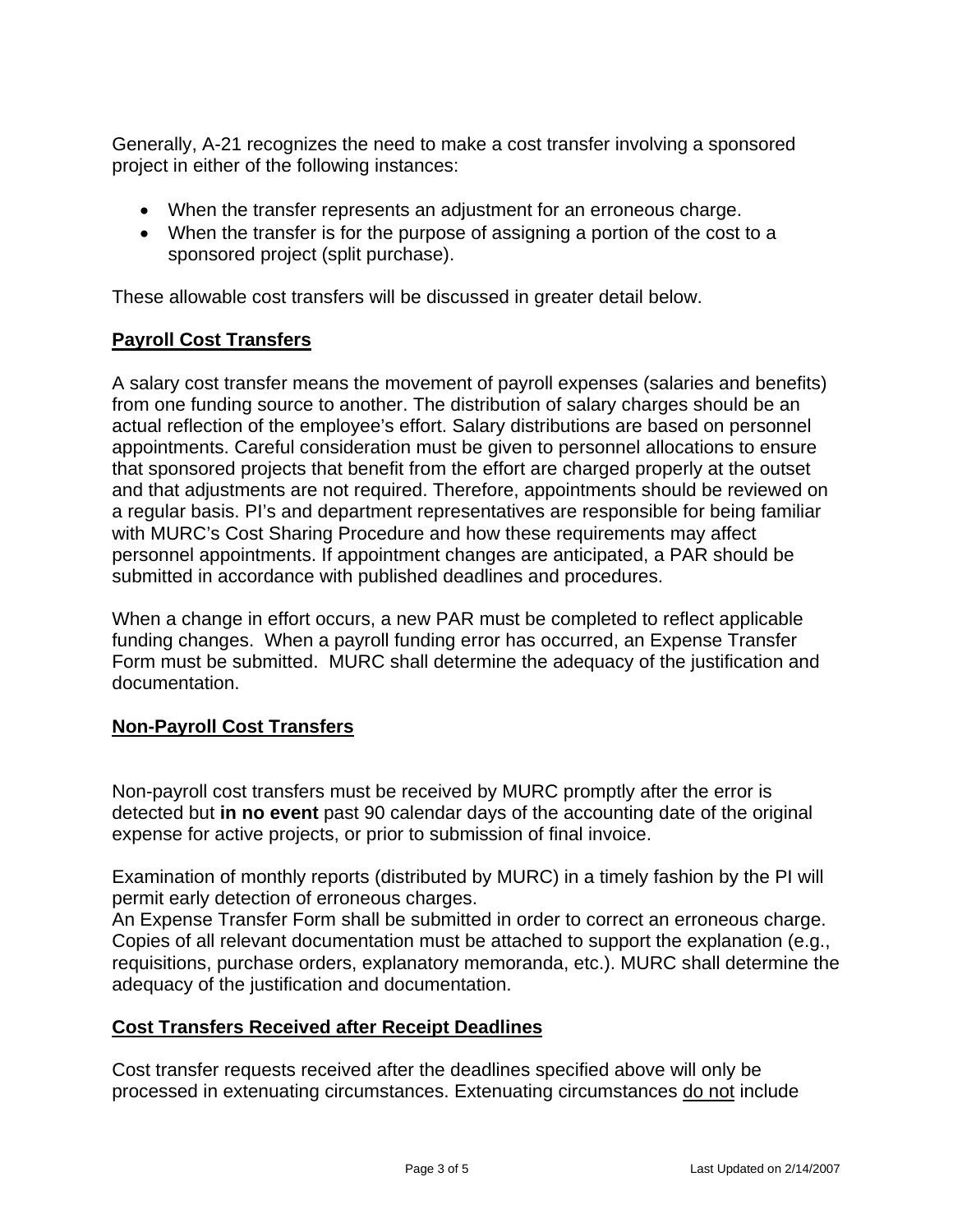absences of PI or responsible administrator, nor shortage or lack of experience of staff. It is the responsibility of the department and the PI to ensure the availability of qualified staff to administer and exercise stewardship over federally-funded projects in accordance with federal policies and regulations, including those relating to regular monitoring of expenditures and timely correction of errors and reallocation of expenses.

The reasons for requesting and submitting a cost transfer after the deadlines specified above must be documented in detail and will require the signature of the principal investigator, chair and dean, and will require approval by the MURC Controller. MURC will not approve the transfer unless it is compliant with all applicable rules and regulations.

**NOTE**: **Any improper cost charged to a sponsored project must be removed from the sponsored project regardless of when the error is detected.** In cases when the error is detected after the limits of these cost transfer guidelines and there are not extenuating circumstances, the costs can **only** be moved to an unrestricted fund.

## **Issues Related to Cost Transfers**

The situations detailed below are often encountered in the administration of sponsored projects. The proper treatment of these situations will often preclude the need for cost transfers. MURC can provide guidance and assistance when these issues arise.

**Advance or Pre-award Costs.** For the effective and economical conduct of a sponsored project it is sometimes necessary for costs to be incurred prior to receipt of the award document and actual funding. In such cases, departments should submit a Request for Advance Funding Form. Please contact your MURC Compliance Officer for details.

**Close-out of Sponsored Project.** Principal investigators and departmental administrators overseeing sponsored projects should be particularly careful to manage and monitor their expenses to avoid incurring costs that are not allowable, allocable and reasonable. Principal investigators and departmental administrators should review the award agreement and/or contact MURC if they are uncertain about the allowability of a certain expense prior to charging the sponsored project.

If unallowable costs have been incurred, they must be removed from the project and charged to an appropriate account following the procedures previously outlined. Costs incurred beyond the project end date are not allowable. Ongoing corrections of incorrectly charged expenses are highly preferable to adjustments in the last few weeks of the sponsored agreement.

**Unexpended balances.** It is improper to transfer costs to a sponsored project for the sole purpose of using unexpended sponsored funds. Unexpended sponsored funds must, in most cases, be returned to the sponsor at the close of a project. For